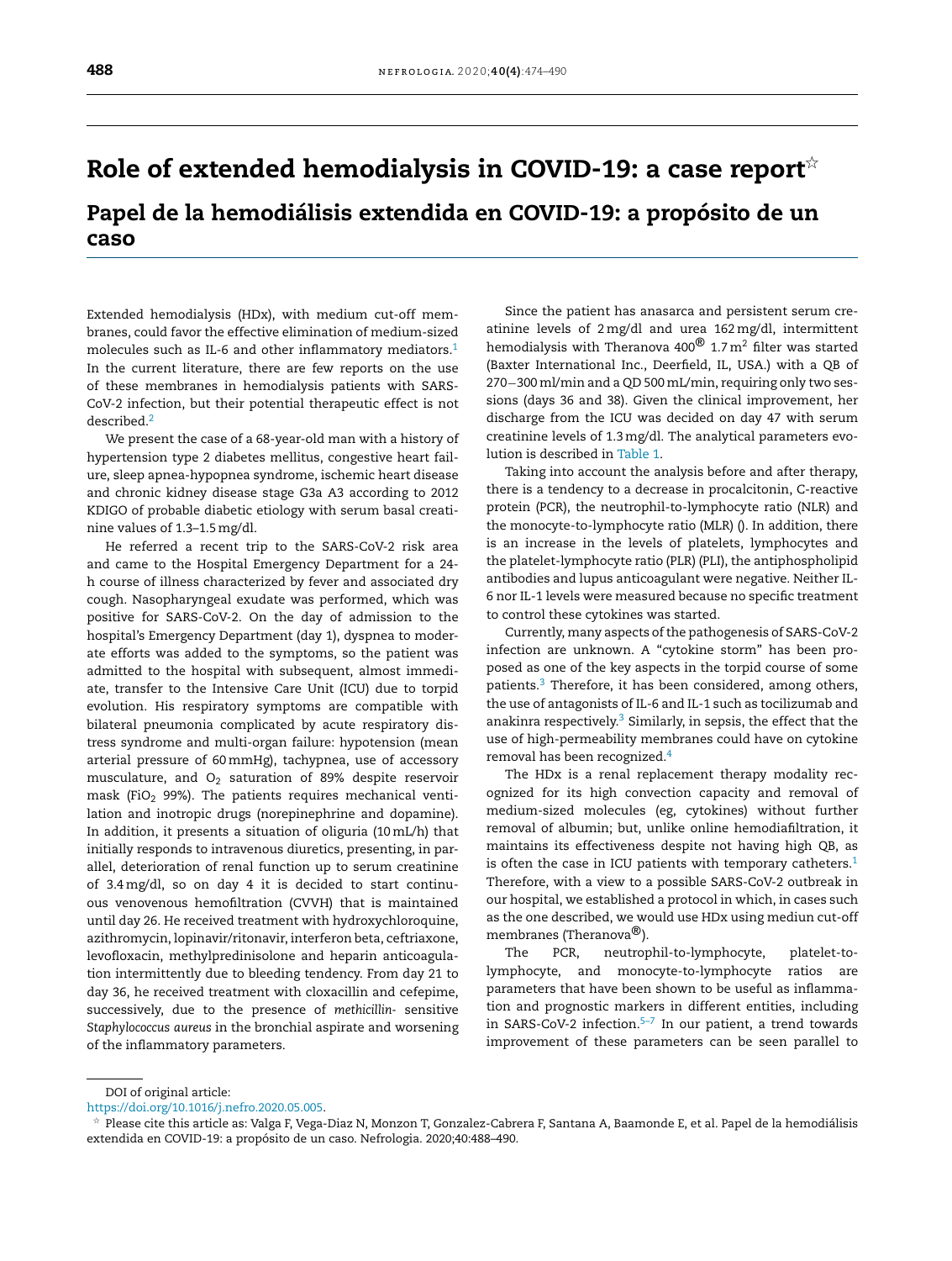<span id="page-1-0"></span>

| Table 1 - Evolution of inflammatory parameters of the patient presented. |         |        |        |         |         |         |         |         |         |         |              |              |         |         |
|--------------------------------------------------------------------------|---------|--------|--------|---------|---------|---------|---------|---------|---------|---------|--------------|--------------|---------|---------|
|                                                                          | Day 1   | Day 5  | Day 9  | Day 12  | Day 16  | Day 19  | Day 22  | Day 26  | Day 30  | Day 33  | Day 36 (HD1) | Day 38 (HD2) | Day 40  | Day 47  |
| Procalcitonin (ng/mL)                                                    | 0.41    |        |        |         |         | 1.18    | 1.33    | 0.33    | 0.33    | 0.22    | 0.32         | 0.26         |         | 0.16    |
| PCR (mg/L)                                                               | 22.63   |        |        |         | 11.45   | 7.97    | 29.16   | 23.32   | 134.62  | 165.25  | 145          |              |         | 14.05   |
| Ferritin (ng/mL)                                                         |         |        | 2704.8 |         |         |         |         |         |         | 1505.2  |              |              | 1798    |         |
| LDH (U/L)                                                                | 304     |        |        | 373     |         | 305     |         | 374     |         | 473     | 450          |              | 421     |         |
| AST (U/L)                                                                |         | 281    |        | 79      |         | 42      |         | 36      |         | 16      |              |              | 22      | 21      |
| ALT (U/L)                                                                | 17      | 26     |        | 35      |         | 81      |         | 46      |         | 29      |              |              | 2.3     | 27      |
| GGT (U/L)                                                                |         | 279    |        | 312     |         | 188     |         | 85      |         | 46      |              |              | 57      | 66      |
| Leukocytes (uL)                                                          | 8590    | 4020   | 6980   | 14,700  | 12,200  | 18,390  | 18,800  | 15,000  | 17,700  | 20,700  | 9630         | 6640         | 6990    | 7780    |
| Neutrophils (uL)                                                         | 6900    | 2770   | 5070   | 11,900  | 10,200  | 16,620  | 16,110  | 12,600  | 15,000  | 18,400  | 7860         | 4880         | 4630    | 4950    |
| Lymphocytes (uL)                                                         | 980     | 800    | 1050   | 1400    | 1050    | 680     | 670     | 1180    | 1540    | 1130    | 970          | 910          | 1530    | 1900    |
| Monocytes (uL)                                                           | 690     | 410    | 710    | 1210    | 850     | 1070    | 1970    | 1030    | 970     | 970     | 520          | 430          | 490     | 650     |
| Hemoglobin (g/dl)                                                        | 10.9    | 10.6   | 9.7    | 8.8     | 8.89    | 7.8     | 7.9     | 7.35    | 9.73    | 8.36    | 8.44         | 7.7          | 7.78    | 9.5     |
| Pl aquetas (uL)                                                          | 154,000 | 96,700 | 93,000 | 121,000 | 310,000 | 424,000 | 332,000 | 228,000 | 130,000 | 126,000 | 157,000      | 187,000      | 244,000 | 374,000 |
| Fibrinogen (mg/dL)                                                       |         |        |        |         | 116     |         |         |         |         | 571     |              |              | 355     |         |
| D-dimer (ug/mL)                                                          | 1.69    |        | 5.56   |         | 5.59    |         |         | 4.47    |         | 5.37    |              |              | 5.51    |         |
| <b>NLI</b>                                                               | 7.04    | 3.46   | 4.83   | 8.50    | 9.71    | 24.44   | 24.04   | 10.68   | 9.74    | 16.28   | 8.10         | 5.36         | 3.03    | 2.61    |
| PLI                                                                      | 157.14  | 120.88 | 88.57  | 86.43   | 295.24  | 623.53  | 495.52  | 193.22  | 84.42   | 111.50  | 161.86       | 205.49       | 159.48  | 196.84  |
| MLI                                                                      | 0.70    | 0.51   | 0.68   | 0.86    | 0.81    | 1.57    | 2.94    | 0.87    | 0.63    | 0.86    | 0.54         | 0.47         | 0.32    | 0.34    |

HD1: first hemodialysis session; HD2: second hemodialysis session; MLR: monocyte-to-lymphocyte ratio; NLR: neutrophil-to- lymphocyte ratio; PLR: platelet-to-lymphocyte ratio